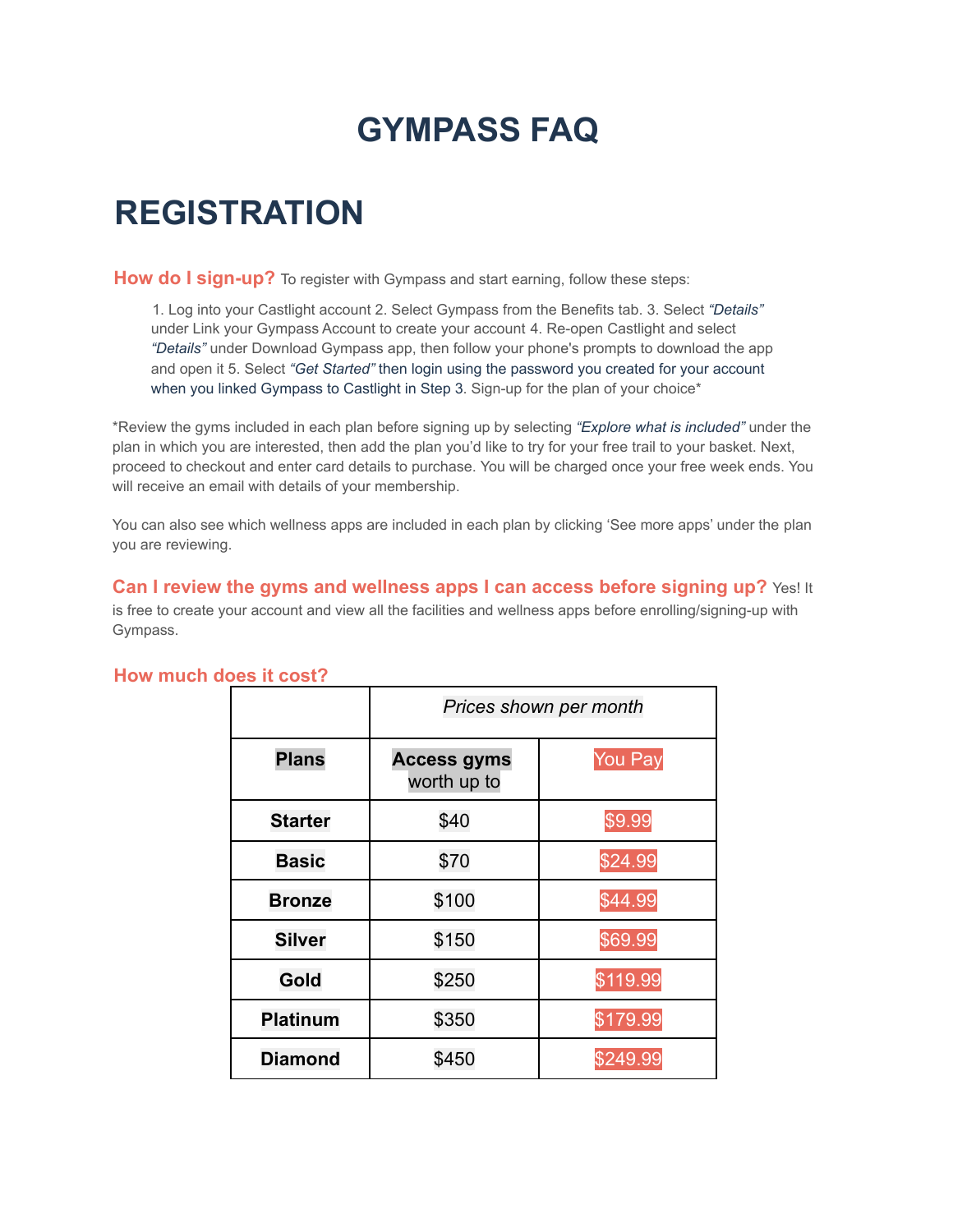**Who is eligible to use Gympass?** All employees and spouses/domestic partners eligible to use Castlight are eligible to sign-up for Gympass with the Activision Blizzard employee discount. Employees can also invite up to 3 dependents at the Activision Blizzard rates.

**Can I add family members to my plan?** Spouses and domestic partners enrolled in Castlight can also enroll in Gympass through Castlight and gain access to the Activision Blizzard employee discount. An employee with an active Gympass plan can also refer up to 3 dependents that are not enrolled and/or not eligible for Castlight by logging into their account and selecting *"Add a Dependent"* from the home page. You can also invite dependents by going to *"Profile," then "My Plan,"* and scrolling down to click *"Add new dependent."* Your dependent does not need to be on the same plan as you and you can opt to pay for the plan or have the family member pay for their own plan!

## **HOW IT WORKS**

**How do I book a class?** Simply visit the specific gym page via the Gympass app or look at the list under the live classes tab and follow the specific instructions for each gym/ studio. For in person classes, many gyms will instruct you to call or email in advance. You can also walk into a gym and sign up right there - if the class has space!

For some locations, you will be able to book directly through the app. This feature is only available for locations that use the MINDBODY scheduling platform. Keep an eye out to see your favorite gyms integrated.

Note: Even if you sign-up in advance for a class, you must still Check-in through the Gympass app when you arrive for your visit to be validated in Gympass/Castlight. For live classes, click the link you receive via email to join the class and get credit for checking in.

**How many times can I visit a Gympass facility?** Gympass offers you unlimited access on a daily basis to any facility in their network. Yes, this means you can visit the same gym every day!

**Can I go to a gym in the morning and then do a class in the evening?** You cannot! Currently, Gympass is restricted to one use (in-person or live class) per day.

**I want to book my classes in advance. How can I see what I have booked?** When you book a class through the Gympass app you will receive an email confirmation from Gympass for that class. You will also be able to see your upcoming classes directly through your app on the Gympass home page.

**How do I check-in when I visit a gym or studio?** For in-person visits, to validate your visit select *"Check-in"* from the bottom bar navigation. A list of gyms will appear based on your location (make sure you have location services enabled), select your desired venue, and let the staff know you are a Gympass user. The staff will then validate your check-in and you will then see the total check-ins on your homepage increase. If this is your first visit to that gym or studio, they may ask you to present your ID.

For live classes, you will receive an email with a link to join the class. Click that link or join the class from inside the Gympass app to receive credit for checking in.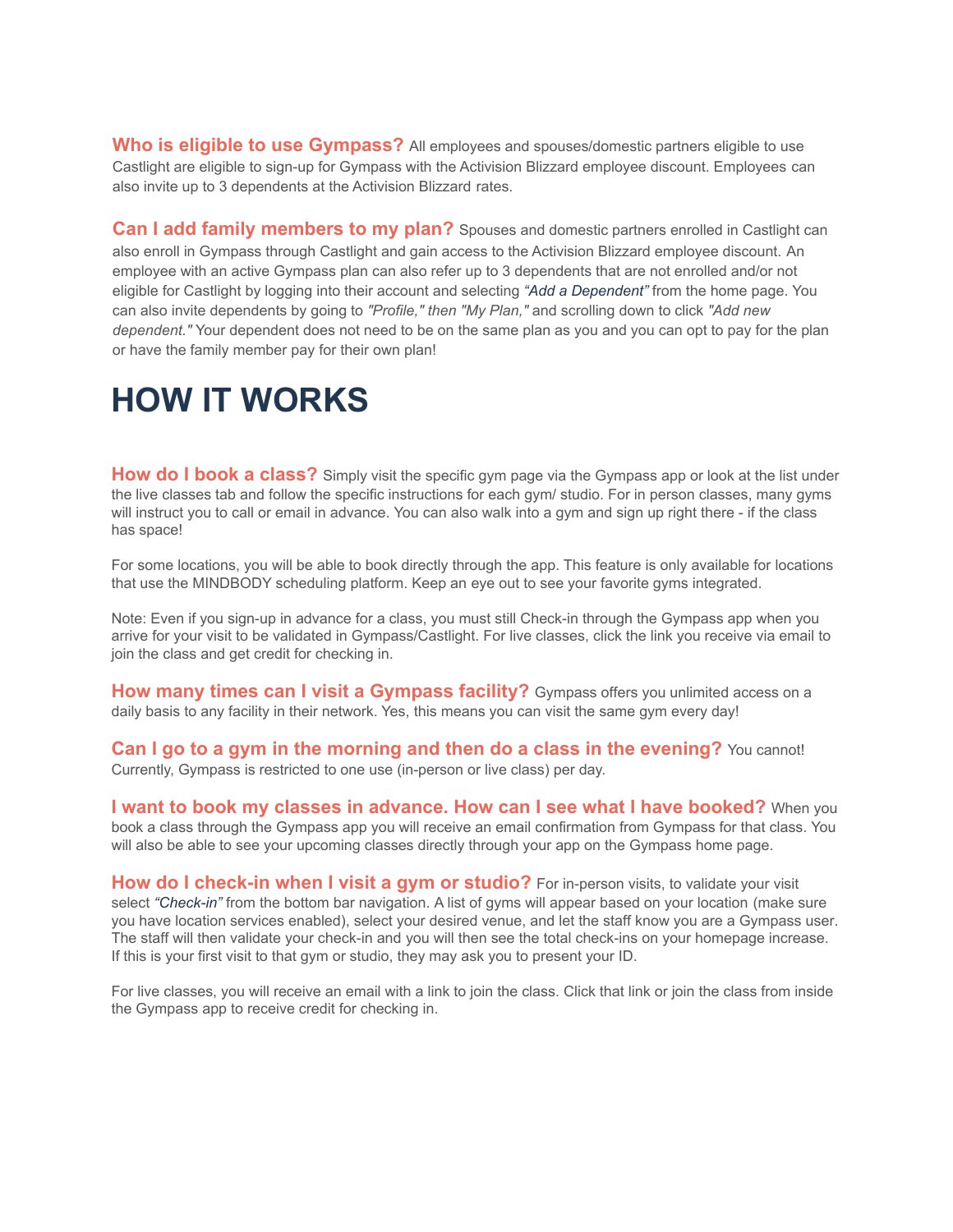*\*Please note, you can only visit one venue per day.*

**What happens if I do not show up for a class or cancel a class? Is there a charge?**

Gympass does not charge a no-show or late cancellation fee for the employee. If you do happen to no show or late cancel, you will lose your daily check-in for that day. A late cancellation is determined by the individual gym's policies and is normally 12-24 hours before the class. Make sure to cancel at least 24 hours in advance if you will not be able to make the class on time.

### **GYMPASS NETWORK**

**My favorite gym is not part of the Gympass network, can I add it?** We take (and love) referrals! Our Gym Partnerships team is constantly working to expand our already growing network. Send your suggestions via your Gympass account. Open the app, click on *"Profile",* and scroll down until you see *"Refer a gym."* Give us any information you have, and we will update you when it joins the network.

**How quickly will my requested gym be signed up?** Your request is sent to the Gympass team and you will receive an email notification when the gym has joined the Gympass network. The time this takes varies from gym to gym, and there are no guarantees... but we will do our best.

#### **I am already a member of one of the Gyms, can I transfer my membership over**

**to Gympass?** We are unable to merge memberships as we have no control over individual gym contracts. Depending on your contract, if you are tied in for 12 months you would need to see out your membership or incur a cancellation fee before accessing that venue through Gympass. If you are in a rolling "month to month" contract, then you can give your notice and sign up with Gympass when ready. Gympass does not buy out contracts or pay any cancellation fees for an individual membership.

**How do I search for a specific gym?** You can search for gyms by selecting *"Search"* from the bottom ribbon. You can search the gym by name in the search bar or you can use the map feature to locate facilities in a specific area or the list feature to scroll through facilities nearby.

**How do I determine which package is best for me?** The Gympass network and associated pricing for Activision Blizzard is not available to the public. To explore this great benefit, you must create a free Gympass account via the Castlight app and search for Gyms/Studios from there. You can filter according to your personal preferences to understand what will work best for you. There are seven plans available to choose from and you can review the list of providers available in each plan before signing up by creating a Gympass account. You also get your first week free to try out a plan.

## **ACCOUNT MANAGEMENT**

**Can I change my plan?** Yes! You can upgrade or downgrade your plan at any time by logging into the app and selecting *"Profile"* ,*"My plan*", *"Manage my plan",* and then selecting the plan you would like to switch to. If you need assistance or have questions, contact activisionblizzard@gympass.com who will be able to help. The active plan at the time of upgrade/downgrade will continue through the end of the billing period and the newly selected plan will begin the following billing month.

#### **What is the Gympass account cancellation policy? Is there a charge?** You can